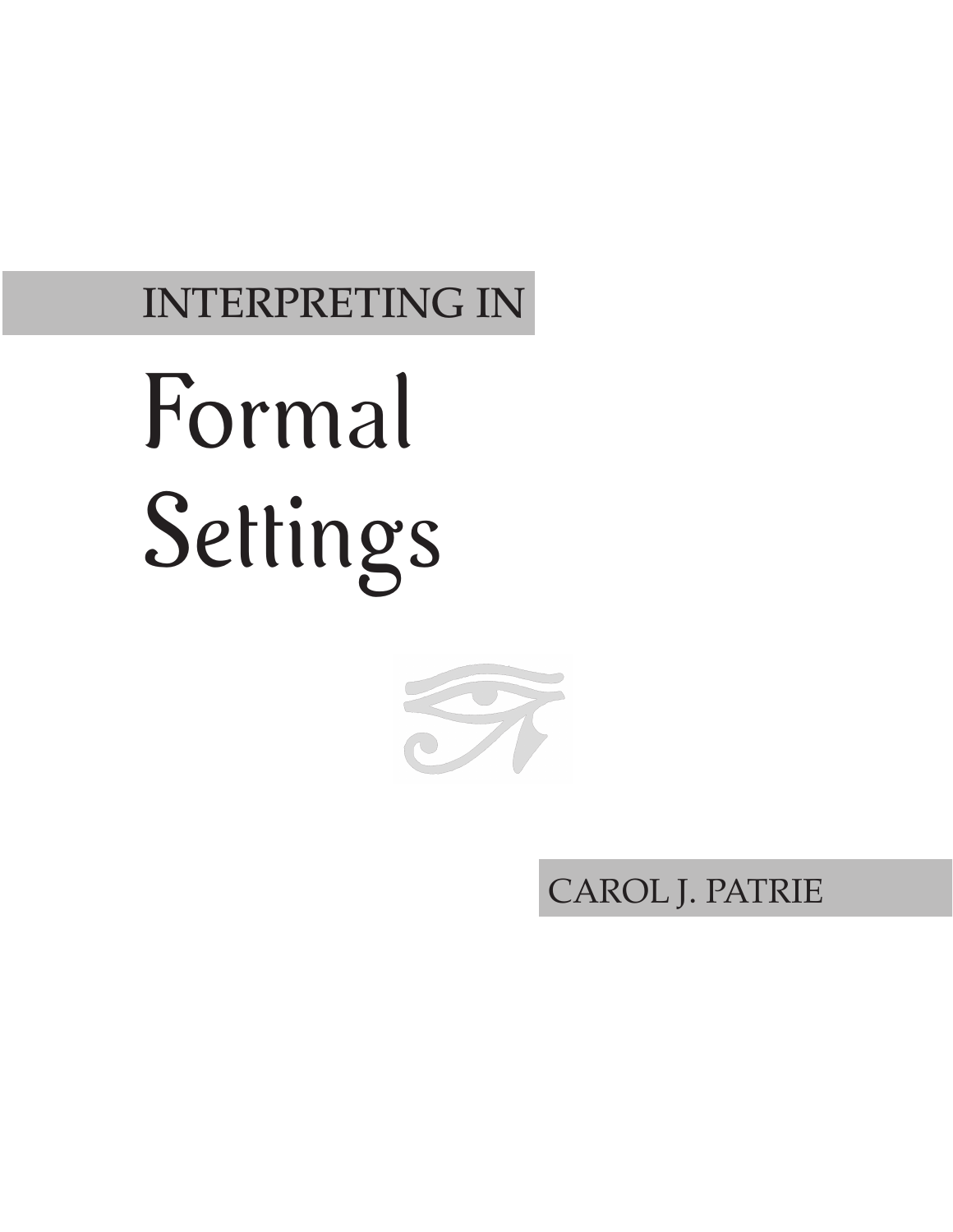# *Table of Contents*



| THE POWER OF OBSERVATIONAL LEARNING 4           |  |
|-------------------------------------------------|--|
| THE FOUR COMPONENTS OF OBSERVATIONAL LEARNING 5 |  |
| PHASES OF THE INTERPRETATION PROCESS. 8         |  |
|                                                 |  |
|                                                 |  |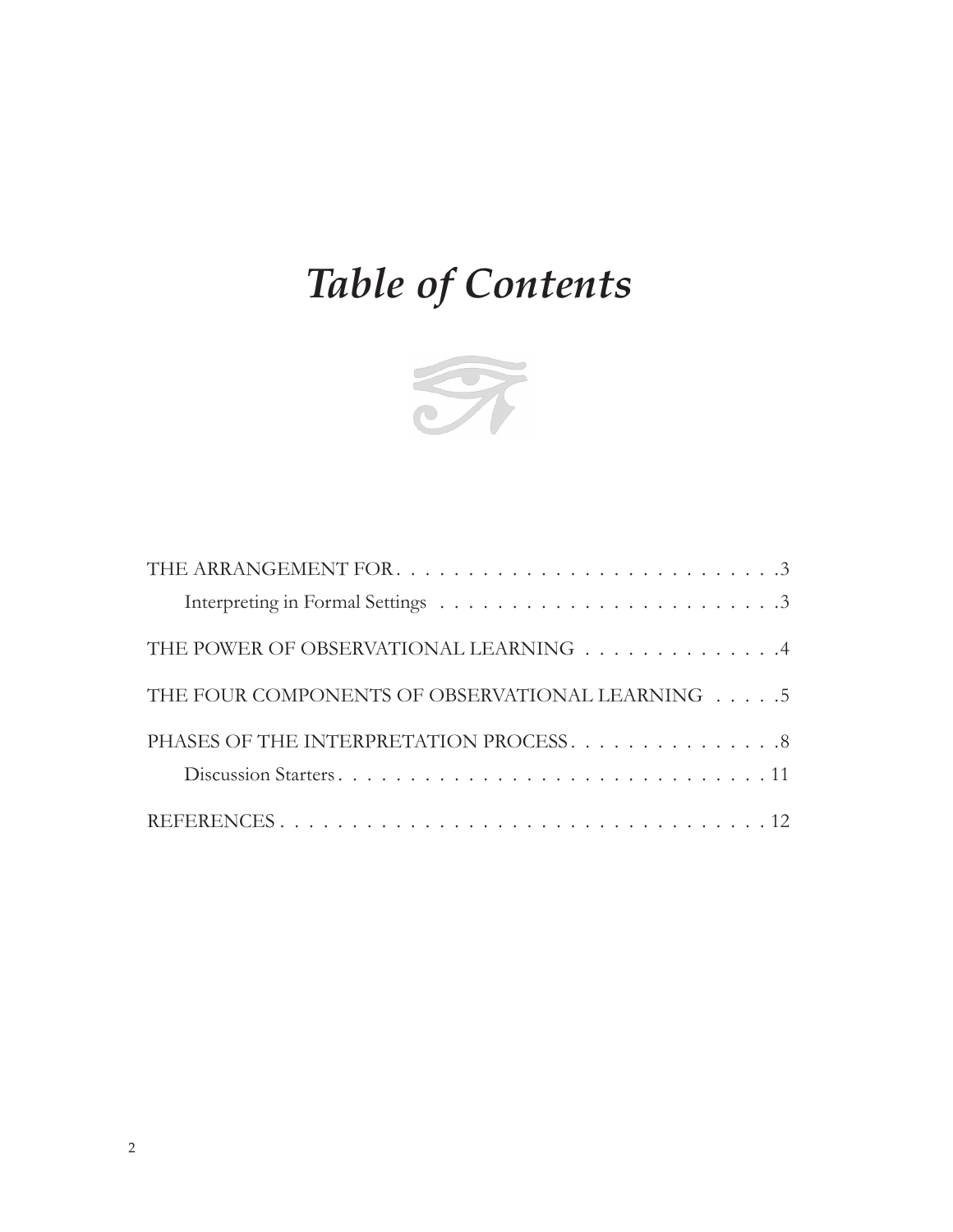#### *GOAL*

The goal of this compilation **of videos** is to provide an opportunity to observe interpreters working between ASL and English in a formal setting. This type of setting requires specific skills and coping strategies that differ from those used in less formal settings. This compilation allows students and interpreters to observe, study, and discuss the work and to notice the ways in which interpreting in formal settings differs from other types of interpreting settings. Although observation is the primary goal, the videos could also be used for interpreting practice.

#### *THE ARRANGEMENT FOR*

#### *Interpreting in Formal Settings*

Gallaudet University granted me permission to use these videos, as did each of the presenters and interpreters. This video compilation of Gallaudet University Commencement speakers from 1994, 1995, and 1996 shows examples of interpreters working between ASL and English in a formal setting. The videos include only the formal presentations, not the conferring of degrees.

The arrangements, positioning, and timing of all presentations were overseen and implemented by Gallaudet University Television Department. All parties knew that the events were being recorded.

Presenters used ASL or English and worked from prepared remarks. In most cases the interpreters had the speeches in advance so they could prepare and rehearse their interpretations. There is one instance in which the presenter did not follow the prepared remarks. The interpreter was surprised but managed not to show it.

The interpreters working from English to ASL were onstage near the presenter. In this case the interpreters wore regalia that contrasted with their skin tone. The backup interpreter was seated in the front row of the audience, facing the stage, where the on-duty interpreter could see them and indicate when assistance was needed.

Those who were working from ASL to English were seated in the first row of the audience, facing the stage, and had clear sightlines so they could see the presenter signing. In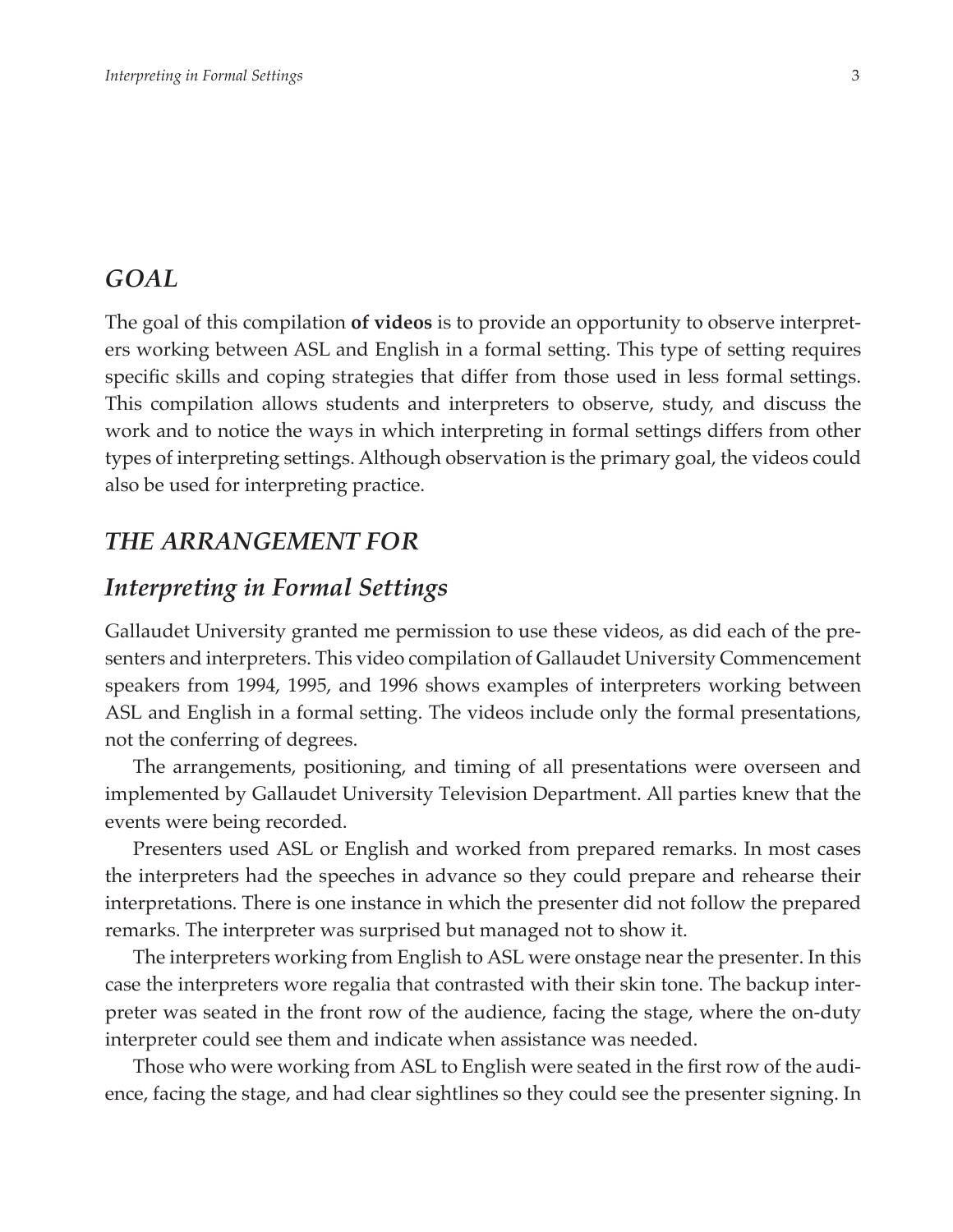this instance the two interpreters who were working as a team sat next to each other. One spoke into the microphone and the other watched the presenter and provided assistance to the team member as needed.

You may notice that in some instances the ASL to English interpreter may be a bit ahead of the presenter if the interpreter is referring to the printed version of the presentation. The interpreters refer to the printed version but they do not read directly from the paper while working.

# *Possible Uses for This Video*

This video is designed primarily to allow in-depth observations of working interpreters in a formal setting. Each video in the compilation includes a presenter and an interpreter. In each instance the presenter is onstage in front of a large audience. Teachers can guide students in discussions before the observations by noting which aspects of the interpretation should receive attention. Discussions after observing the interpretations can be helpful and are sure to generate many questions about interpreting in formal settings. Study groups can use the videos as discussion material, and mentors can use the videos to generate discussions and to develop strategies for preparing to work in formal settings. When discussing these observations, it is important to remember that the focus is not on criticism of the interpreters, but rather on the effect the interpreter's choices had on the communication and the specific types of demands found in this setting.

# *Suggested Directions*

# *THE POWER OF OBSERVATIONAL LEARNING*

There are two main ways to learn new responses: one is by direct experience and the other is by observation of "models," meaning, in this case, persons who are more experienced in rendering interpretations. According to Bandura (1977), virtually all learning that results from direct experience occurs on a vicarious basis by first observing other people's behavior and then later performing the behavior. Remembering how the model performed the behavior helps you formulate your own response without having to go through trial and error.

Bandura explains that observational learning can shorten the time it takes to acquire skills. **"Rarely do people learn behaviors under natural conditions that they have never seen performed by others" (p.22).** For example, aspiring surgeons must observe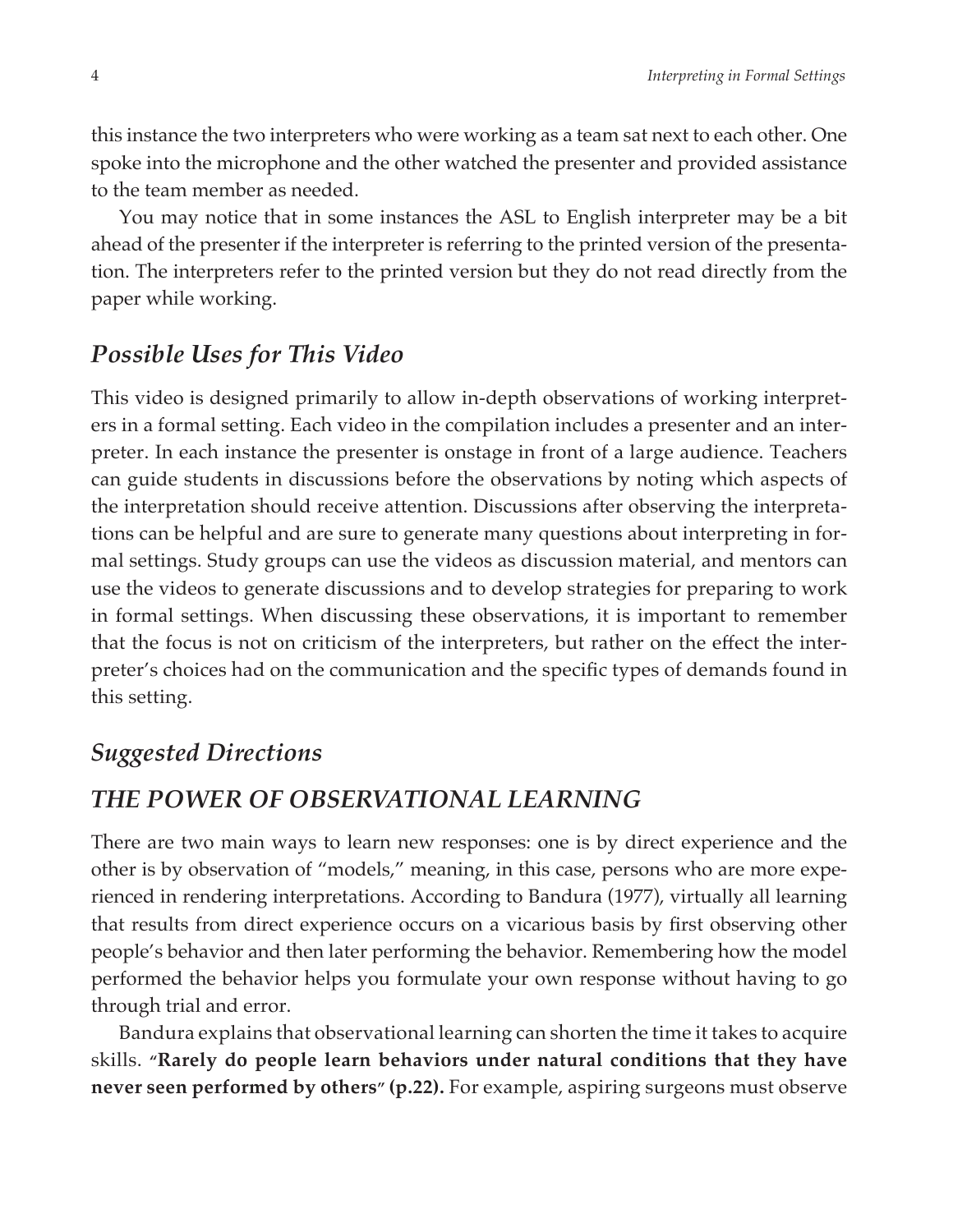many hours of procedures performed by experienced surgeons before performing surgery themselves. If people learned only through trial and error, the amount of time needed to learn is increased, and the consequences could be negative. Interpretation is a complex process, and the consequences of a faulty interpretation could negatively affect those who are relying on the interpretation, so it is clear that observation must play an important role in interpreter education. The more costly and hazardous the effects of the potential errors, the greater the need for observing competent examples.

Even though many interpreter education programs want students to observe a wide variety of settings, these are often difficult to arrange. Videos such as these allow interpreters and students to review and discuss aspects of the interpretation.

The acquisition of linguistic skill is another area where observing competent models aids in the learning process. Children do not learn language in a random pattern; instead, they learn by listening to language and then formulating their own utterances. Learning to interpret is not random either. This learning process occurs in an orderly fashion. First, fluency in two languages is required. Then intralingual or single language skills must be strengthened, followed by exercises in interlingual skill development, such as translation, consecutive interpreting, and simultaneous interpreting. Watching an interpreter at work allows the observer to develop ideas about which interpretations and decisions are most effective within a given setting.

#### *THE FOUR COMPONENTS OF OBSERVATIONAL LEARNING*

Bandura suggests that observational learning has four main components: paying attention, retaining information, reproducing observed behaviors, and incorporating new skills. These are briefly described below.

#### *Paying Attention*

To learn by observation, a person must attend to and accurately perceive the behavior. "The rate and level of observational learning is also partially determined by the nature of the modeled behaviors themselves, their salience and complexity. In addition, observers' capacities to process information govern how much they will benefit from observed experiences. People's perceptual sets, deriving from past experience and situational requirements, affect what features they extract from observations and how they interpret what they see and hear" (p.25). This means that you may obtain more information in your second or third observation of the same conversation because the observation process itself allows you to learn and create a base of information on which you can build.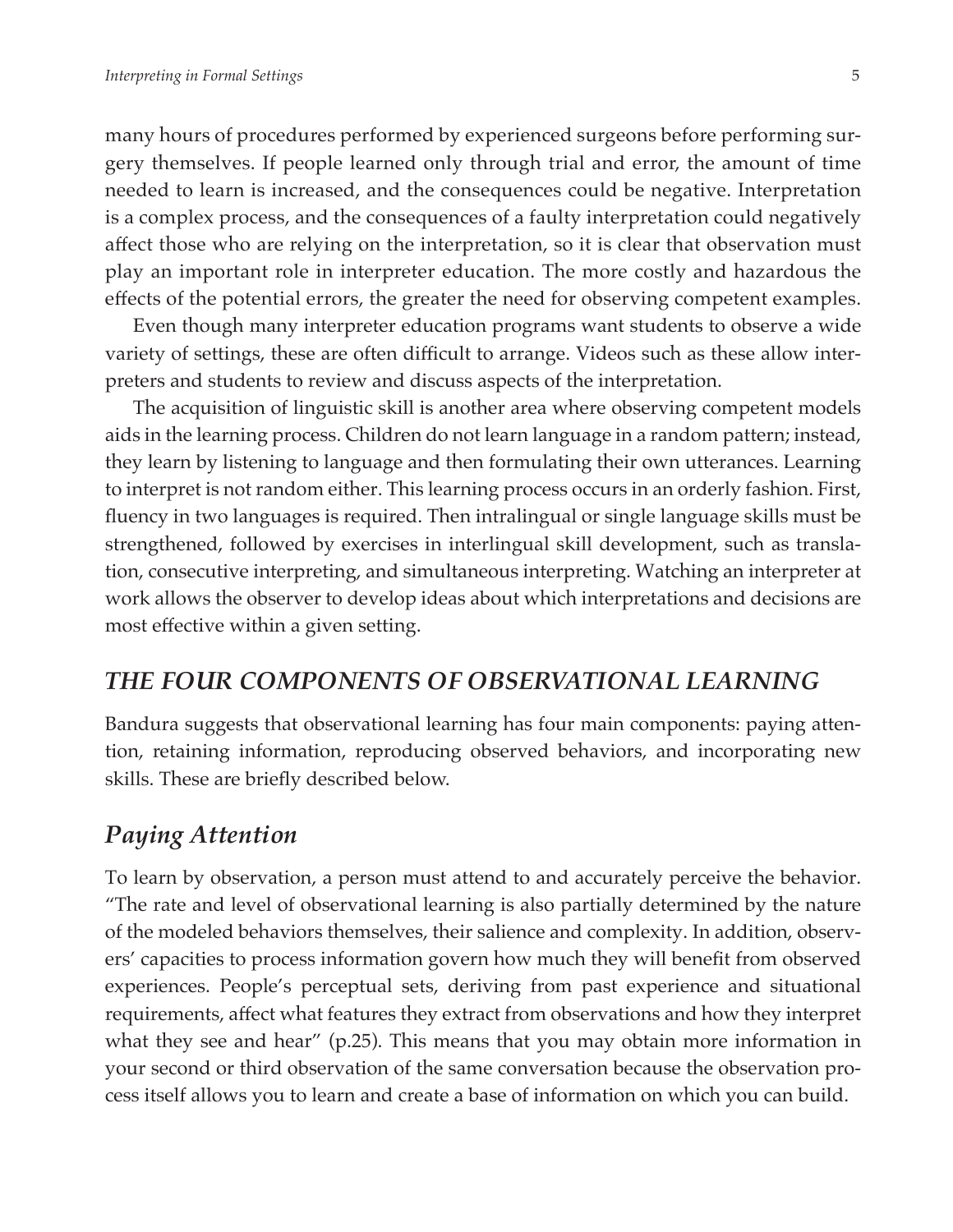## *Retaining Information*

# *Visual coding*

You must remember what you observe to be influenced by what you observe. You must be able to remember it long after the model is no longer present. The memory of the observation is saved symbolically. Humans have an advanced capacity for symbolization that promotes learning by observation. Observational learning depends on two representational systems that allow you to access the symbolic memory. Bandura calls these two systems imaginal and verbal. Imaginal retention means that some behavior is retained as an *image* of a performance. Exposure to visually observable events, objects, and people creates an image in memory that can be retrieved after the actual objects are no longer present. Visual imagery plays an important role in observational learning.

# *Verbal coding*

The other way that symbols are created is through verbal coding. By "verbal coding" Bandura does not necessarily mean acoustic coding. Instead, the concept that underlies his theory is that linguistic shorthand is stored in memory. Bandura's theory does not address sign language directly but may be extended to include it by acknowledging that American Sign Language is a set of symbols just as English is a set of symbols. In either case, symbolic codes, such as languages, carry a great deal of information in forms that are easy to store and retrieve. Information that is presented in ASL or English is coded as linguistic input and stored. "Details of the route traveled by a model, for example, can be acquired, retained, and later reproduced more accurately by converting the visual information into a verbal code describing a series of right and left turns as RLRRL than by relying on visual imagery of the route" (p.26). If the directions were presented in ASL, the information might be coded as a series of signs indicating right and left. When modeled activities are transformed into images or linguistic symbols, they are readily usable and become memory codes for performance. Observers who code modeled activities retain behaviors better than observers who do not code the information.

# *Mental rehearsal*

Mental rehearsal is another important aspect of retaining information. Mentally rehearsing a modeled response increases the likelihood of remembering the behavior. When lack of opportunity prevents overt practice, it is even more important to rehearse mentally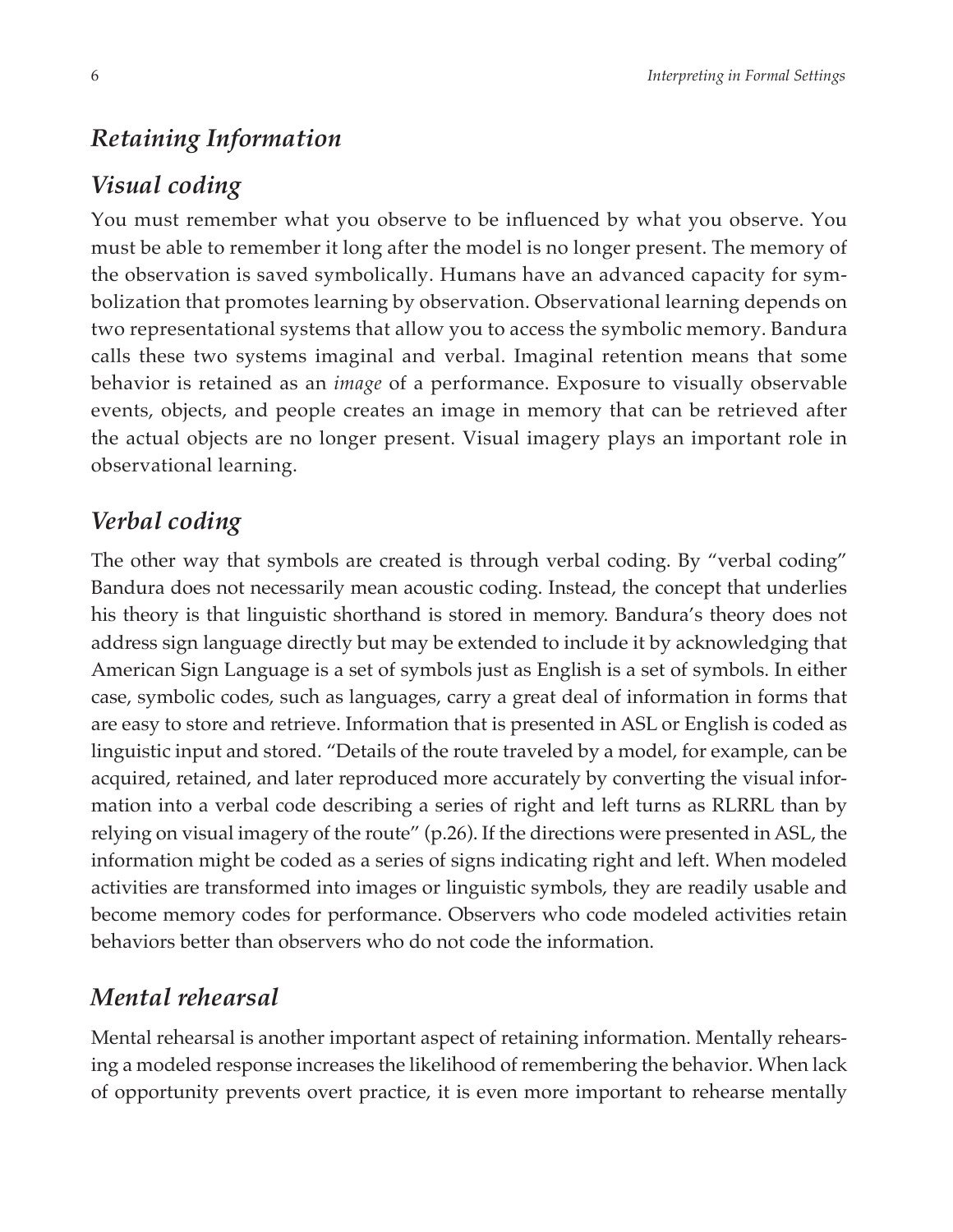and visualize yourself performing the activity. Bandura stresses that mental rehearsal in which individuals visualize themselves performing the appropriate behavior increases proficiency and retention. "The highest level of observational learning is achieved by first organizing and rehearsing the modeled behavior symbolically and then enacting it overtly" (Bandura & Jeffery, 1973, p.27).

Bandura and others (1973) conducted experiments to determine the effect of symbolic coding on observational learning. They found that symbolic coding in observational learning, whether the coding is images or linguistic input, is important for adult learners. When observers talk about observed behaviors or observe modeled behaviors more than once, they retain behaviors better than those who simply observe or are distracted during observation.

#### *Reproducing Observed Information*

According to Bandura (1977), the third component of modeling focuses on changing symbolic representations into appropriate action. Skills cannot be perfected through observation alone; they must be practiced and improved through a series of adjustments to the performance. The four aspects of this component of observational learning are cognitive organization of responses, their initiation, their monitoring, and their refinement on the basis of informative feedback. For example, when learning to interpret, after you have observed an interpretation, you must first organize your cognitive response ("Yes, that was an interpretation that I would like to study and perform") and then initiate or perform the interpretation yourself. Next, you receive feedback from someone who has monitored or observed your interpretation. Based on that feedback, you can refine or modify your interpretation in your next attempt to interpret the same or similar material.

#### *Incorporating New Skills*

Bandura (1977) says there are two main reasons that motivate people to adopt behaviors they observe. First, observers are more likely to adopt modeled behavior if it results in outcomes they value. Second, they are more likely to want to adopt behaviors that appear to be effective for others.

Whether you realize it or not, you are evaluating each interpretation you observe and perform, so you will most likely want to repeat only those that you feel were successful. This means if you observe a model that is, in your opinion, excellent and effective, you will be highly motivated to attend to, remember, and try to reproduce a similar interpretation. If the observed interpreter's skills are very advanced and if you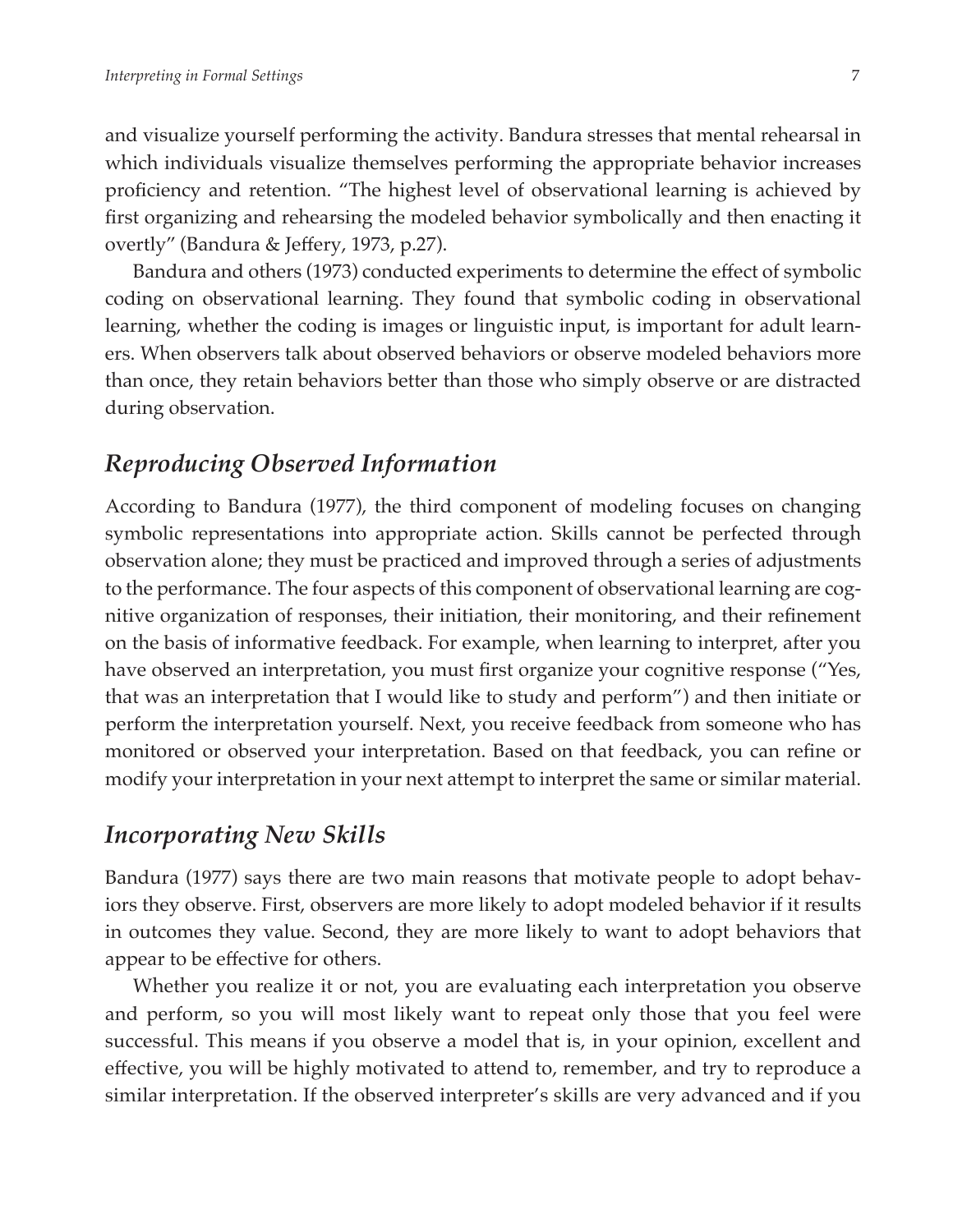are a beginner, it is likely that you may miss some of the salient features, that you may not remember all the features, and that you may not yet have the motor skills to render a similar interpretation. However, by repeated observations of the same interpretation, you increase your attention and memory. Repeated attempts to render the interpretation improve your accuracy in using the necessary motor skills.

## *Summary*

The four components of observational learning will be at work as you watch this video and practice interpretations. You will be viewing images of interpretations that will build up your imaginal stores of information. Through discussion you will linguistically code what you have seen. This will help you remember what you have observed and will make observational learning more effective.

# *PHASES OF THE INTERPRETATION PROCESS*

The sections that follow emphasize the salient features of interpretation so you can apply the components of observational learning to the interpreting process. The most critical awareness you can develop is noticing how errors in interpretation affect communication. The severity of errors can correlate to the phase in which they occur in the interpretation process. The phases where errors can occur, and the possible consequences, are briefly described here. Remember that interpretation is not really a linear process, as all parts of the interpretation process affect each other. In studying interpretation, however, it is convenient to discuss the process in three separate phases—comprehension, transfer, and reformulation—in order to notice the effects of the interpreter's decisions. The following is based on Gile's (1995) sequential model of translation. For a more complete explanation of his sequential model of translation and effort model of interpretation, see *Basic Concepts in Interpreter and Translator Training.*

# *Comprehension*

Comprehension is the first phase of the interpreting process. It includes fully analyzing the message, including fingerspelled words when the message is in ASL. Errors in comprehension are very serious and may prevent the interpreter from successfully moving on to later phases of the interpreting process. If the interpreter has misunderstood the message or failed to comprehend, it is not possible to convey the source language message accurately in the target language. The effect of miscomprehension will depend on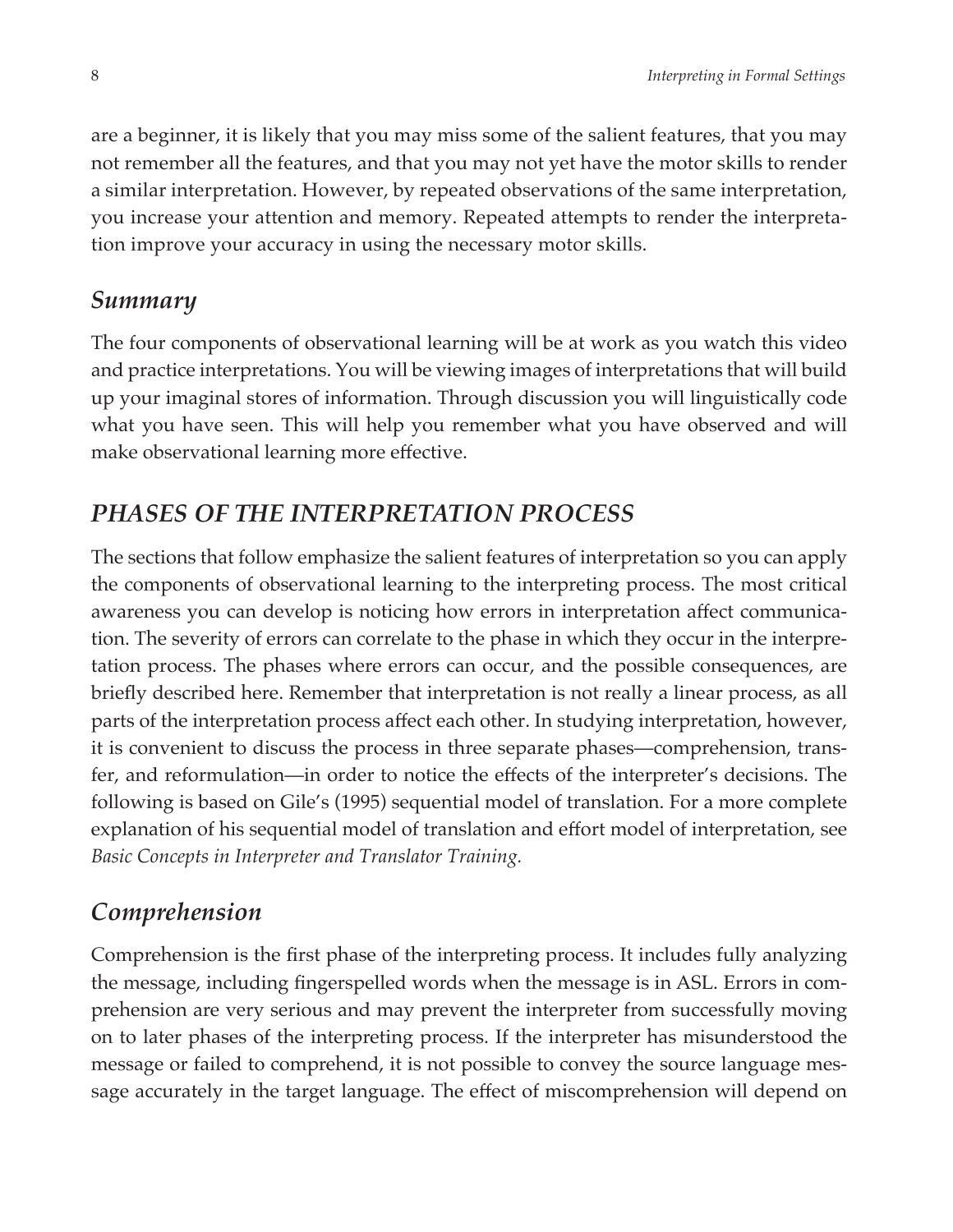the context, the situation, and the participants. Those who depend on the interpretation usually do not realize when the interpreter has misunderstood or failed to comprehend the source message and generally assume that the interpretation is faithful and accurate in all respects. When the interpreter has misunderstood or failed to comprehend the source message, the result is likely to be that the participants who are depending on the interpretation will misunderstand each other.

#### *Transfer*

Transfer is the phase in which the interpreter mentally formulates an interpretation in the target language and envisions how the interpretation should be rendered into the target language syntax. Sometimes the interpreter has correctly understood the message but does not know how to transfer the message into the target language. This can happen when there are weaknesses in either syntax or vocabulary in the target language. Errors in this phase are less severe than those in the comprehension phase, because the interpreter has understood the message well enough to begin the interpretation process. Errors during the transfer phase are more severe than errors that occur afterward, however, because the accuracy of each remaining phase depends on the accuracy of the earlier phases in the process. The message cannot be reformulated if the interpreter does not know how to transfer it.

Difficulty in the transfer phase may cause the interpreter to render a message in the target language that follows the source language syntax. Another type of error that can surface during transfer is choosing incorrect lexical items in the target language. When either of these types of errors occurs, the person receiving the interpretation must work harder to make sense out of the interpretation, may misunderstand, or may obtain no sense from the message at all. When errors occur during the transfer phase, it is likely that the participants in the dialogue will misunderstand each other, or worse, think they understand each other when they really do not.

#### *Reformulation*

Reformulation is the visible result of the previous phases in the interpretation process. In this phase the interpreter renders the message into the target language. It is possible for the interpreter to correctly understand the message, correctly transfer the message, and still encounter problems in reformulation. Errors in reformulation may include mispronunciations, awkward sentence constructions, and other errors that are generally much less serious than errors that may occur in the previous two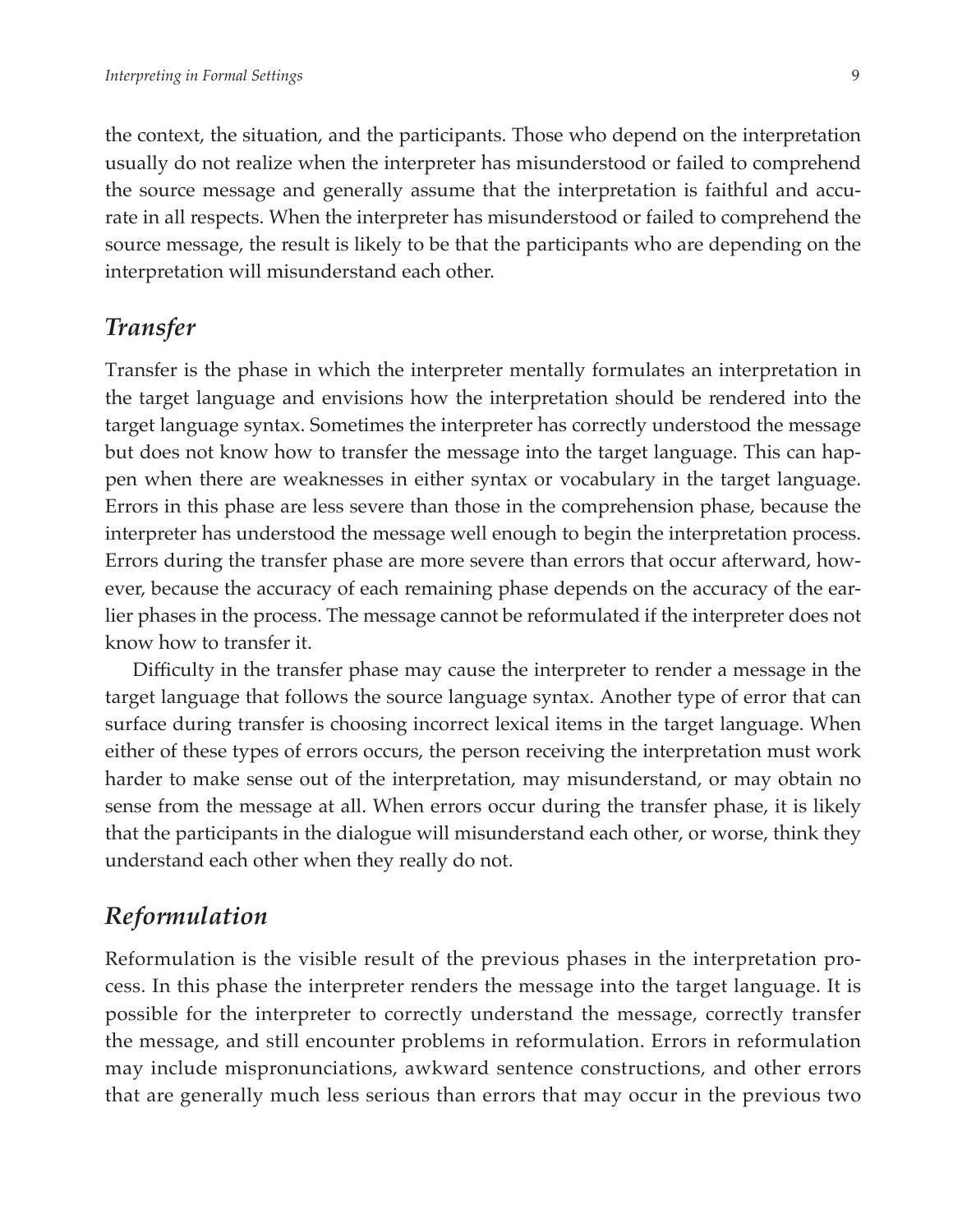phases. When errors occur in this phase, the recipient of the interpretation can usually make sense out of the message, but the message will still be skewed to some extent by these errors. Ideally, the Interpreter renders the interpretation in a manner that is appropriate to the form of the target language and preserves the meaning of the source message.

## *Error Taxonomy*

One of the most useful ways to categorize errors is to study the impact of the error on communication. Not all errors are equally serious. To deter mine how serious an error is, you may use an error taxonomy to help sort out the effect of the error on the message. For example, some omissions may be intentional, such as leaving out a detail to maintain the integrity of the overall message while working to keep up with a rapid speaker. Sometimes a misinterpretation may not have a noticeable effect on the communication, especially when the people in the conversation have sufficient background information.

Here is one way to organize the seriousness of errors in interpretation (Gorman, 1989):

| Very serious         | Total skew of the message due<br>to comprehension problems;           |
|----------------------|-----------------------------------------------------------------------|
| <b>Quite serious</b> | Total skew of the message<br>due to following source language syntax; |
| Somewhat<br>serious  | Minor skew of the message due<br>to omission or addition of detail;   |
| Not serious          | Error does not skew the<br>message; and                               |
| No errors            | Communicative function is<br>well preserved.                          |

Before watching this video, compile a list of terms related to commencement and check their meaning, pronunciation and usage to maximize your observation experience. You can discuss these terms in a group or work on them individually.

Although the primary purpose of these videos is for observing interpreters at work, you may wish to practice rendering your own interpretations of the material.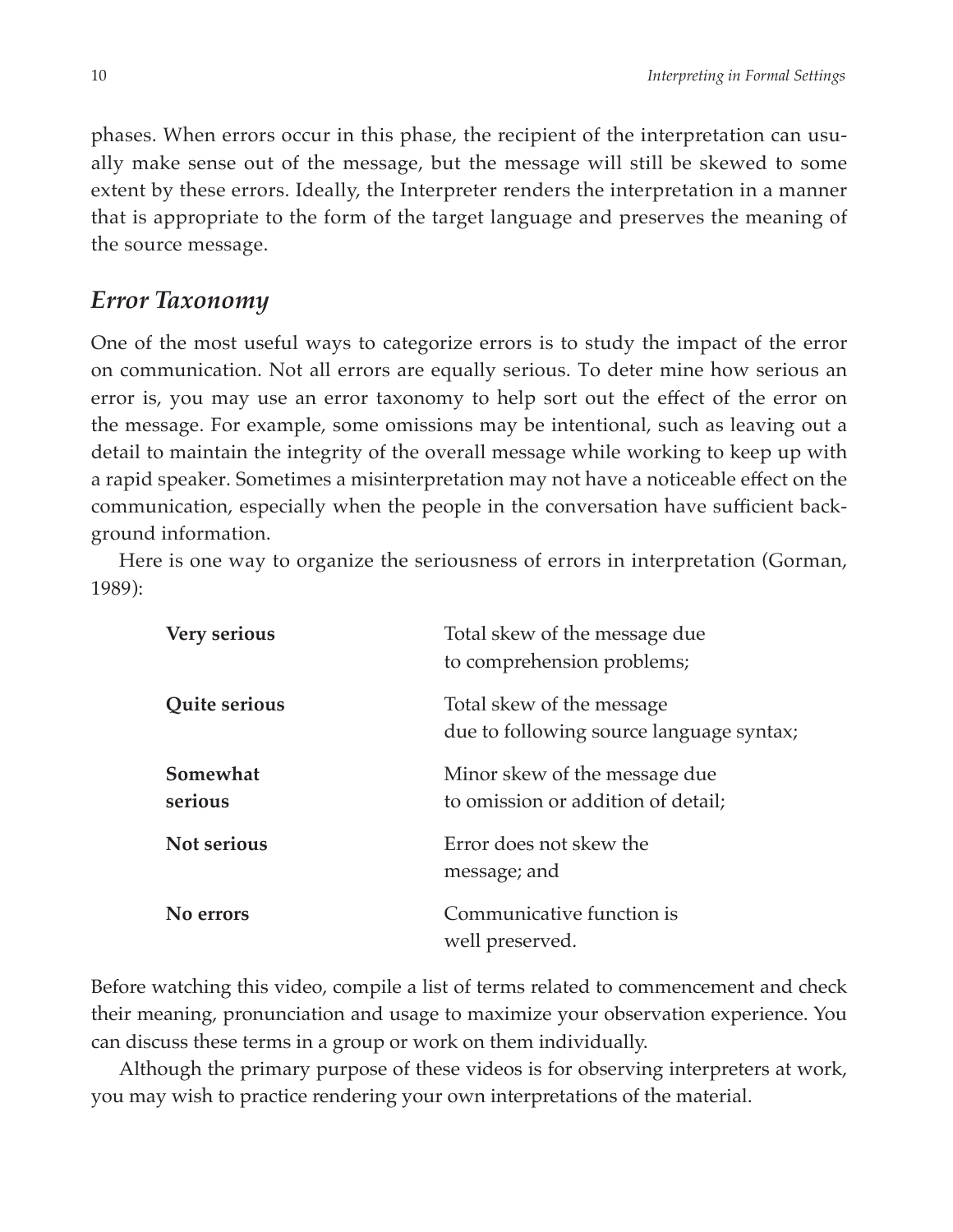Here are some other ways you can improve your awareness of the dynamics in an interpreted situation:

- 1. Notice the effect of physical placement of the interpreter in the setting.
- 2. Notice the ways in which ASL signs are formed in this setting. Are they larger, are there different signs for formal settings? What else do you notice about the signing style used onstage?
- 3. In listening to the English used in this setting, how does it differ from conversational English?
- 4. Do you notice any errors in the interpretations? What do you think are the possible causes for errors given that the interpreters had the presentations in advance?
- 5. Do you notice any of the interpreters asking for or providing back-up assistance? Can you observe any specific strategies requesting assistance?
- 6. Notice the effect of processing time on the effectiveness of the interpretation.
- 7. Notice whether or not the emotional affect of the source and target messages match.
- 8. Notice strategies used for requesting clarification.
- 9. Notice how and where the interpreter stands onstage.

#### *Discussion Starters*

- 1. How would you prepare for an interpreting assignment for a formal event such as a commencement or awards ceremony?
- 2. If you had the opportunity to have a pre-assignment meeting with the presenter, what questions would you ask to help you interpret more effectively?
- 3. What would you wear to interpret in a formal setting where you will be required to be onstage?
- 4. Do you think the stage lighting shines in the interpreter's eyes? Do you think that will affect the work?
- 5. What strategies would you use if you needed assistance from your team interpreter while you were the interpreter onstage. What would you do if you were the interpreter at the microphone to let your team interpreter know you need assistance? When would you discuss this with your team interpreter?